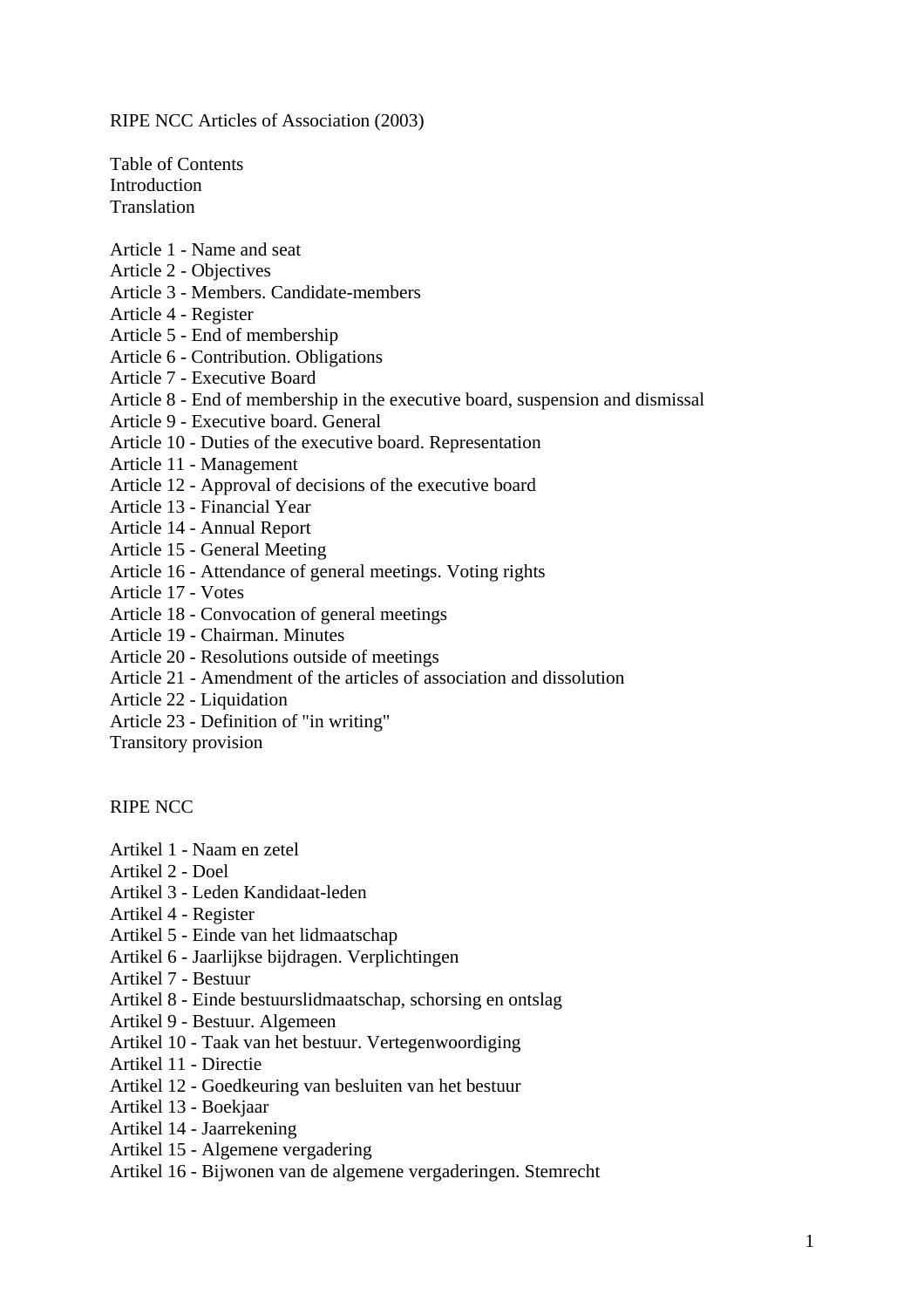[Artikel 17 - Stemmen](#page-0-0) 

[Artikel 18 - Bijeenroepen algemene vergadering](#page-0-0) 

[Artikel 19 - Voorzitter. Notulen](#page-0-0) 

[Artikel 20 - Besluitvorming buiten vergadering](#page-0-0) 

[Artikel 21 - Statutenwijziging en ontbinding](#page-0-0) 

[Artikel 22 - Vereffening](#page-0-0) 

[Artikel 23 - Definitie "geschrift "](#page-0-0) 

[Overgangsbepaling](#page-0-0)

### Introduction

In this document, RIPE NCC Articles of Association, you can find the English and Dutch versions of the Articles of Association of the RIPE NCC, after a (proposed) change of Articles of Association during the 2003 General Meeting on 05 September 2003. The RIPE NCC was formally established when the Dutch version of the articles of association was deposited with the Amsterdam Chamber of Commerce on 12 November 1997.

#### Translation

In this translation, an attempt has been made to be as literal as possible without jeopardising the overall continuity. Inevitably, differences may occur in translation, and if so the Dutch text will by law govern.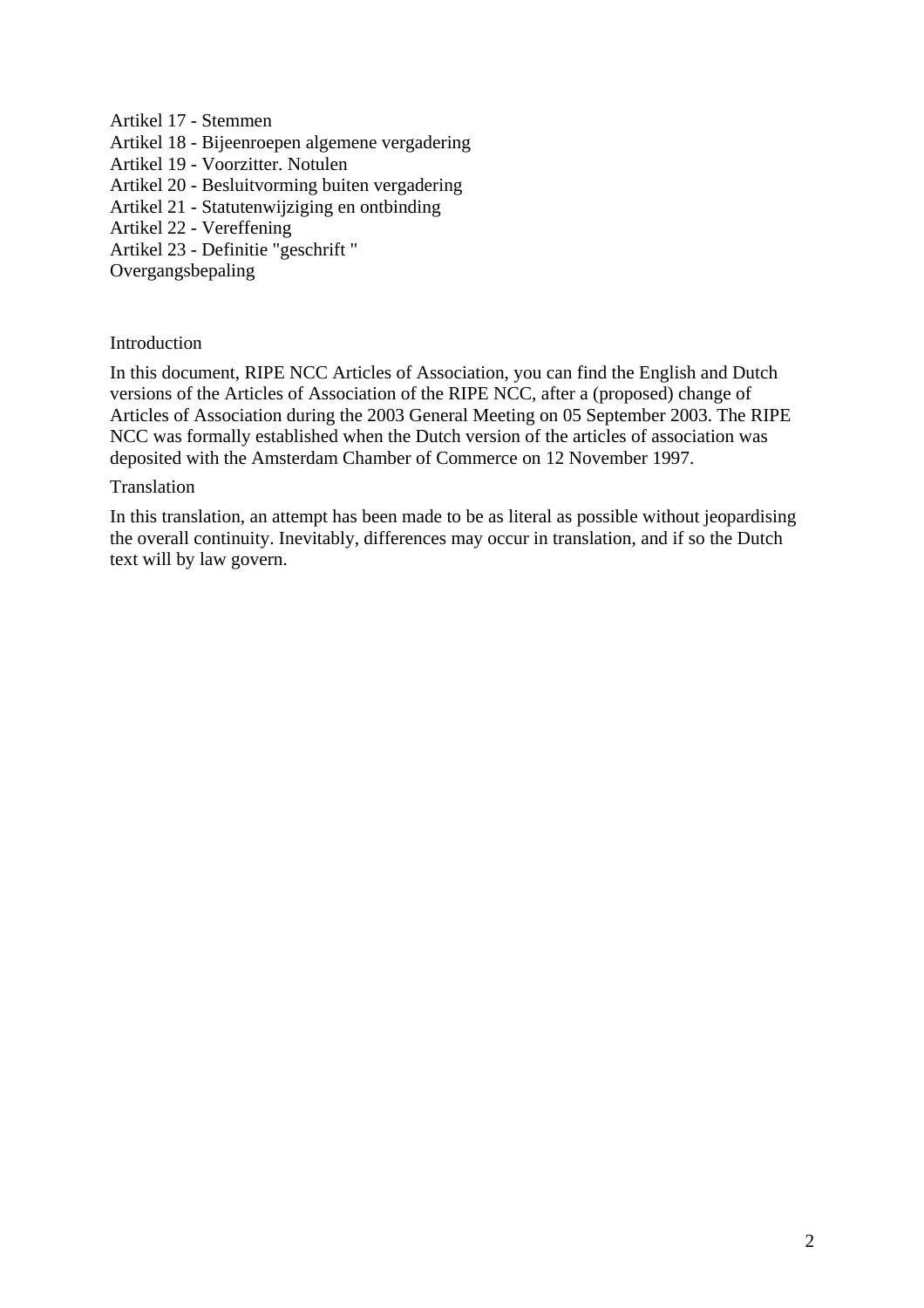## **Article 1 - Name and seat**

1. The name of the association is Reséaux IP Européens Network Coordination Centre (RIPE NCC). The name of the association may be abbreviated as RIPE NCC. 2. The official seat of the association is in Amsterdam.

**Article 2 - Objectives** 

The objectives of the association are to perform the following activities:

- Registration Activities, related to the role of the association as Regional Internet Registry for Europe and surrounding areas;
- Co-ordination Activities, including the support of the coherent operation of the Internet in the European Area;
- Administration Activities, including all regular reports, administrative support as well as general administrative overhead which cannot be clearly attributed to a specific activity;
- New Activities, including all activities which are necessary to react to the rapidly changing world of the Internet;

and to do all that is connected therewith or may be conducive thereto. All this to be interpreted in the widest sense. Making profits is not an objective of the association.

## **Article 3 - Members. Candidate-members**

1. Entities and individuals who have entered into a standard service-agreement with the association, hereinafter also referred to as "Contributors", will also be a member of the association, unless:

- a. if it concerns a legal person the membership of the association is not possible due to legal or statutory restrictions;
- b. if it concerns a natural person the said person is an employee of the association.

During the first six (6) months after which the legal person or natural person concerned has entered into a standard service-agreement the Contributor concerned is candidate-member of the association. After said period of six (6) months the candidate-membership of the association will be converted into a normal membership, unless:

- a. in the relevant standard service-agreement a longer period has been agreed upon by the parties;
- b. according to the executive board of the association during the agreed period the relevant candidate-member has not or barely used the services under the standard service-agreement

If in these articles of association membership and members are mentioned, these expressions shall also refer to candidate-membership and candidate-members, save as otherwise expressed.

Unless otherwise stated candidate-members shall have the same rights and obligations as members.

## **Article 4 - Register**

The executive board shall keep a register in which the names and addresses of all members are recorded, showing the date on which they became a member.

# **Article 5 - End of membership**

1. Membership ends:

- a. on the death or the dissolution of a member;
- b. by notice of termination by the member;
- c. by notice of termination by the association;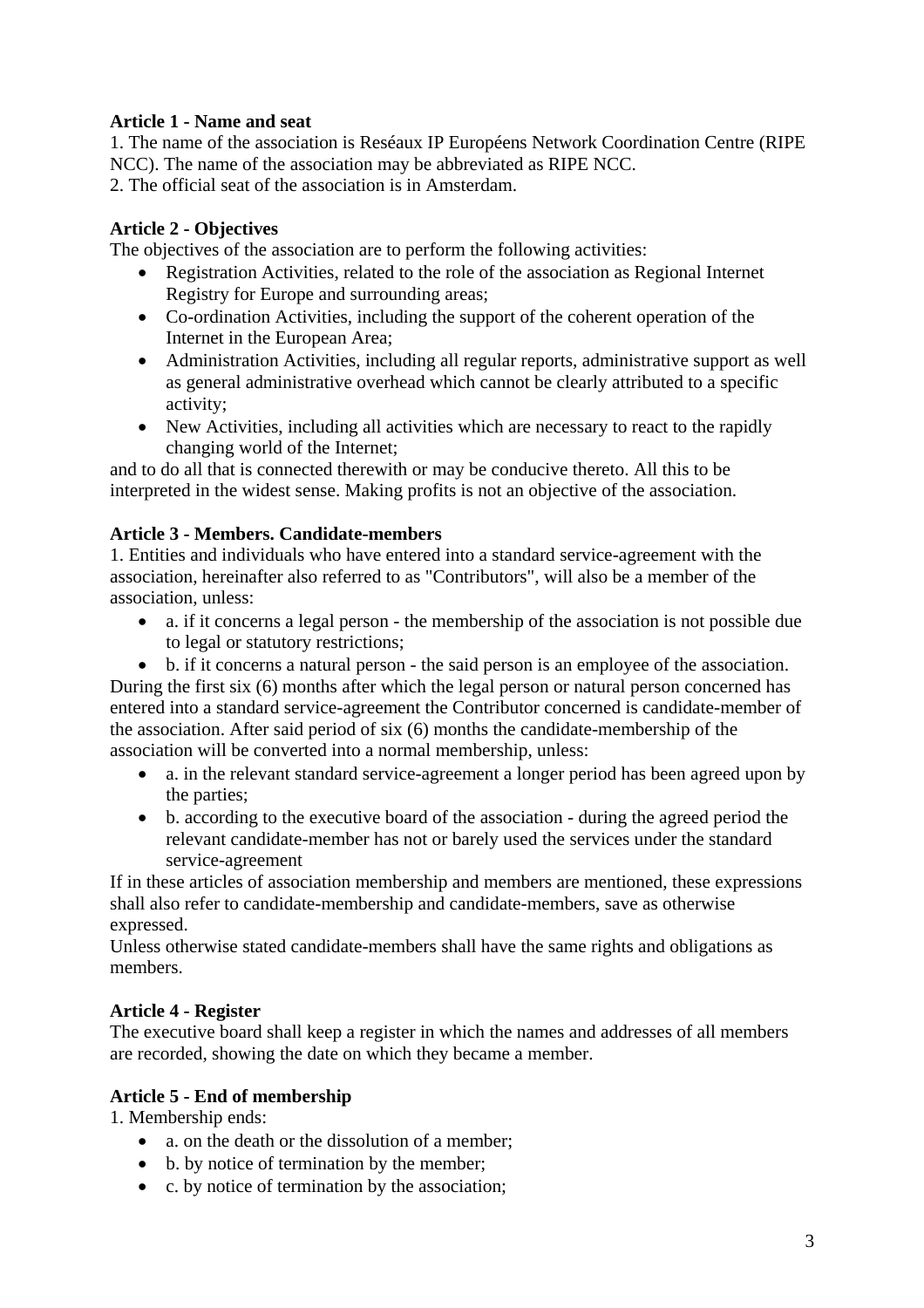- d. by removal.
- 2. In any event the association shall give notice of termination of membership:
	- a. if a member no longer is a party to a standard service-agreement with the association;
	- b. if the association cannot reasonably be required to continue the membership.

Notice of termination shall be given by the executive board. The executive board may give notice of termination without a period of notice.

3. Removal may only be ordered if a member acts in breach of the articles, by-laws or resolutions of the association or prejudices the association in an unreasonable manner. Removal will be effected by the executive board in accordance with the relevant provisions of the law.

4. Notice of termination of membership by a member may only be given with three months notice.

5. A notice given contrary to the provisions of the preceding paragraph shall terminate membership at the earliest time permitted after the date at which notice is given.

6. A member may, in addition, give notice of termination of his membership with immediate effect within one month after having become aware or after having been notified of a resolution restricting his rights or increasing his obligations, in which case the resolution shall not apply to him. However, the members shall not have such right to give notice where rights and obligations of a financial nature have been changed by the resolution.

7. If membership ends in the course of a financial year of the association, the annual contribution shall nevertheless remain due in full.

## **Article 6 - Contribution. Obligations**

1. The members shall have to pay an annual contribution, which is based on a Charging Scheme, to be adopted by the general meeting upon proposal by the executive board. A Charging Scheme adopted by the general meeting shall continue to apply until a new Charging Scheme has been adopted.

2. The executive board may attach obligations to the membership of the association, provided that these obligations contribute to the realisation of the objectives of the association.

# **Article 7 - Executive Board**

1. The executive board of the association shall consist of at least three and at most five natural persons. They shall be member of the board in a personal capacity and do not have to be members of the association. Employees of the association can not be appointed member of the executive board.

2. The members of the executive board shall be appointed by the general meeting from a list of nominees to be drawn up by the members.

A nomination for the appointment of a member of the executive board shall need the written support of at least five members. If three weeks before the general meeting the number of candidates does not exceed the number of vacancies, the executive board shall have to nominate one or more candidates so that the total number of proposed candidates shall exceed the number of members of the executive board to be appointed by the general meeting.

3. If the members or the executive board should fail to draw up a list of nominees within three months after the vacancy has occurred the general meeting may appoint a member of the executive board at its own discretion.

4. The executive board can decide to appoint natural persons co-opted members (advisers) to the executive board. An adviser to the executive board can be appointed for a period of six months which period can be extended twice - to a maximum period of eighteen months. An adviser to the executive board can be present at all executive board meetings. He/she shall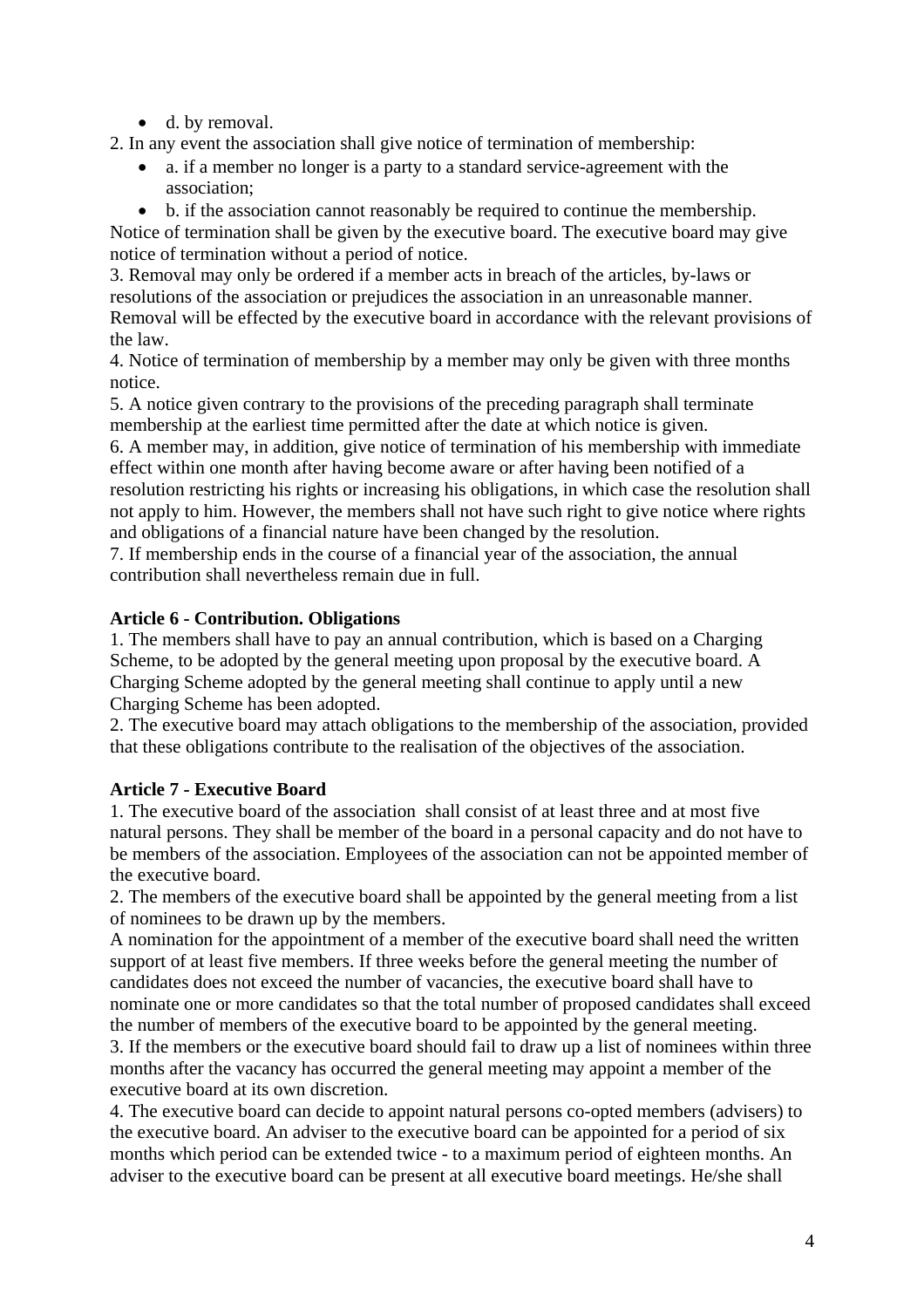also advise the executive board over all subjects. An adviser to the executive board is not an executive board member and therefore does not have voting rights in the executive board.

## **Article 8 - End of membership in the executive board, suspension and dismissal**

1. A member of the executive board may be suspended or dismissed by the general meeting at any time even if he/she has been appointed for a definite period of time. A resolution to suspend or dismiss a member of the executive board shall require a majority of at least two thirds of the votes cast.

2. Any suspension may be extended one or more times, but may not last longer than three months in total. If at the end of that period no decision has been taken on termination of the suspension, or on dismissal, the suspension shall cease.

3. The membership in the executive board shall become effective at the end of the general meeting at which the member is appointed and shall automatically terminate at the end of the annual meeting in the third calendar year after the year in which the member was appointed. The member shall be eligible for immediate re-appointment.

4. In derogation of subsection 3, if a member of the executive board is appointed to an interim vacancy, the membership shall automatically terminate at the end of the annual meeting in the third calendar year after the year in which his/her predecessor was appointed.

5. In derogation of subsection 3, if a member of the executive board is appointed to a vacancy which was not filled prior to his/her appointment, the membership shall automatically terminate at the end of the annual meeting in the calendar year as determined by the executive board in accordance with a schedule of appointment and termination to be drawn up by the executive board.

6. Furthermore, membership in the executive board ends by a notice of termination by the member and also if the member no longer meets the membership requirements.

## **Article 9 - Executive board. General**

1. The executive board shall designate from its midst a chair, a secretary and a treasurer. 2. The secretary shall keep minutes of the proceedings at meetings of the executive board. The minutes shall be sent to the executive board members and be adopted by them as soon as possible after the meeting. Adoption can be done by means of written correspondence. Within two weeks after adoption, the minutes of a meeting of the executive board shall be sent to the members of the association.

## **Article 10 - Duties of the executive board. Representation**

1. Subject to the restrictions under the articles of association the executive board shall be entrusted with the management of the association, including but not limited to the adoption and, where necessary, amendment of the budget and Activity Plan.

The executive board can, at their discretion, consult the members about any decisions they plan to take. The manner of consultation shall be laid down in regulations by the voting committee as referred to in article 20.

2. The executive board shall have full authority provided there are at least two members of the executive board left. If there are less than three members left the executive board shall as soon as possible convene a general meeting in which one or more new members of the executive board can be appointed.

3. The executive board has, subject to the prior approval of the general meeting, authority to resolve to enter into agreements to purchase, dispose of or encumber registered property or to enter into agreements by which the association commits itself as guarantor or joint and several debtor, warrants performance by a third party or undertakes to provide security for a debt of a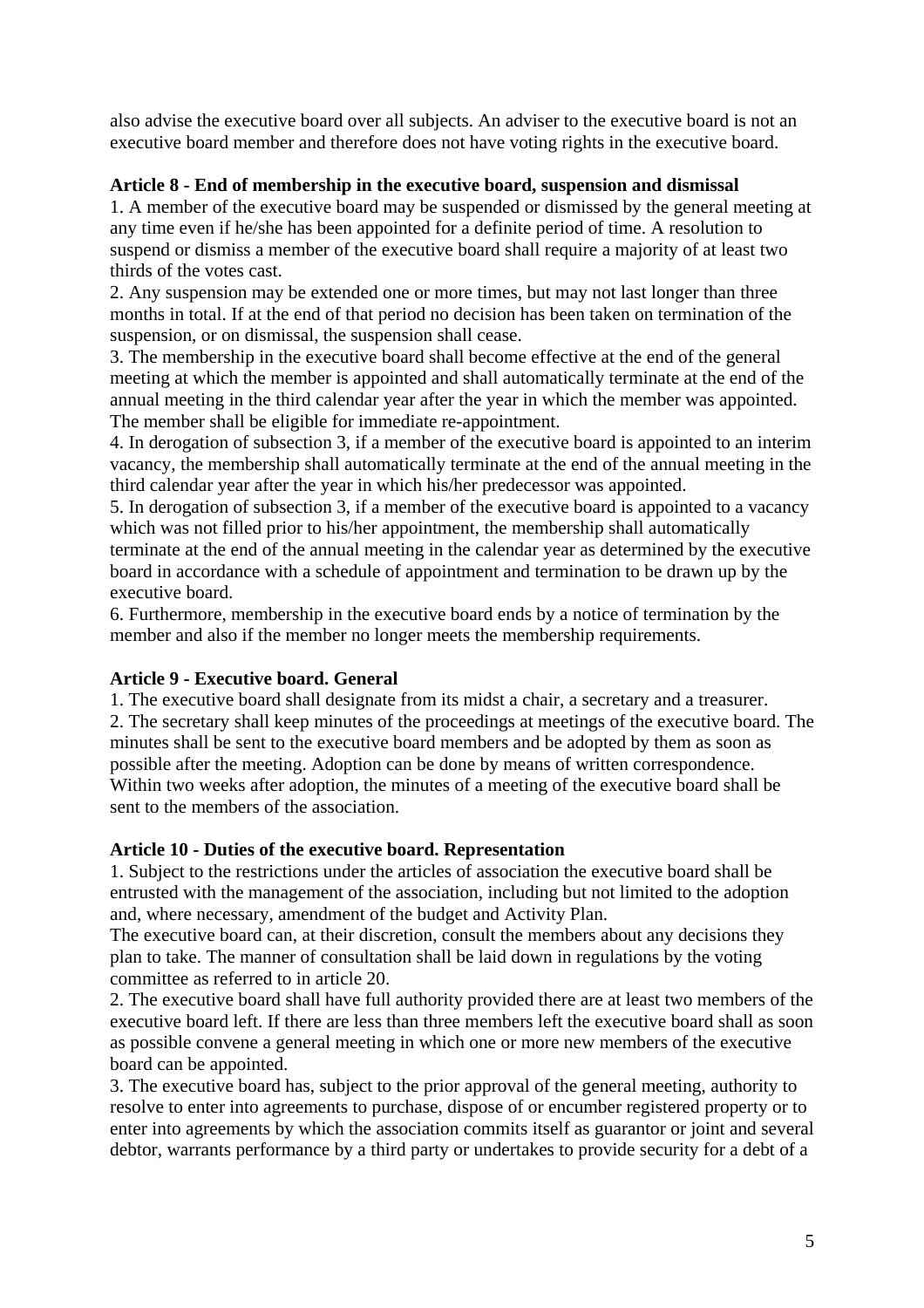third party. The said approval shall also apply to the authority to represent the association in respect of such acts.

4. The executive board shall be authorised to represent the association. Two members of the executive board, acting jointly, are also authorised to represent the association.

However, in all matters in which the association has a conflict of interest with one or more members of the executive board, the general meeting may designate one or more persons in order to represent the association.

5. Acts by the association intended to have legal effect against a member of the association or a member of the executive board shall be put in writing.

## **Article 11 - Management**

1. The executive board will appoint a management, consisting of one or more persons who are employed by the association.

The executive board will delegate to the management all operational decisions in respect of standard service-agreements.

The executive board will take care of the adoption of an arbitration procedure for the settlement of disputes regarding decisions of the management in respect of standard serviceagreements between Contributors and/or members of the association on the one hand and the management on the other. This adoption of an arbitration procedure may only take place after the executive board has consulted the members.

The executive board is authorised to delegate other powers to the management and to give a limited power to one or more members of the management to represent the association.

2. The chair of the management will be invited to attend the meetings of the executive board.

3. The executive board shall determine the remuneration and further conditions of employment for each member of the management.

4. The executive board may lay down regulations regarding the duties of the management or the members of the management.

## **Article 12 - Approval of decisions of the executive board**

1. The general meeting is entitled to require resolutions of the executive board - other than those mentioned in article 10 clause 3 - to be subject to its approval. These resolutions shall be clearly specified and notified to the executive board in writing.

2. The lack of approval referred to in paragraph 1 of this article does not affect the authority of the executive board or its members to represent the association.

# **Article 13 - Financial Year**

The financial year of the association shall be the calendar year.

## **Article 14 - Annual Report**

1. The executive board shall keep such notes in respect of the financial position of the association as enables its rights and obligations to be ascertained at any time.

2. At a general meeting held within six months after the end of the financial year, unless this period had been extended by the general meeting, the executive board shall submit an annual report on the course of business of the association and on the policy conducted.

It shall submit the balance sheet and the statement of income and expenditure with notes and a certificate in respect of the correctness of the documents from an accountant as referred to in article 393 paragraph 1 of the Civil Code for the approval of the meeting. These documents shall be signed by the members of the executive board; if one or more signatures is missing, this shall be stated giving the reasons therefor. After expiration of such period every member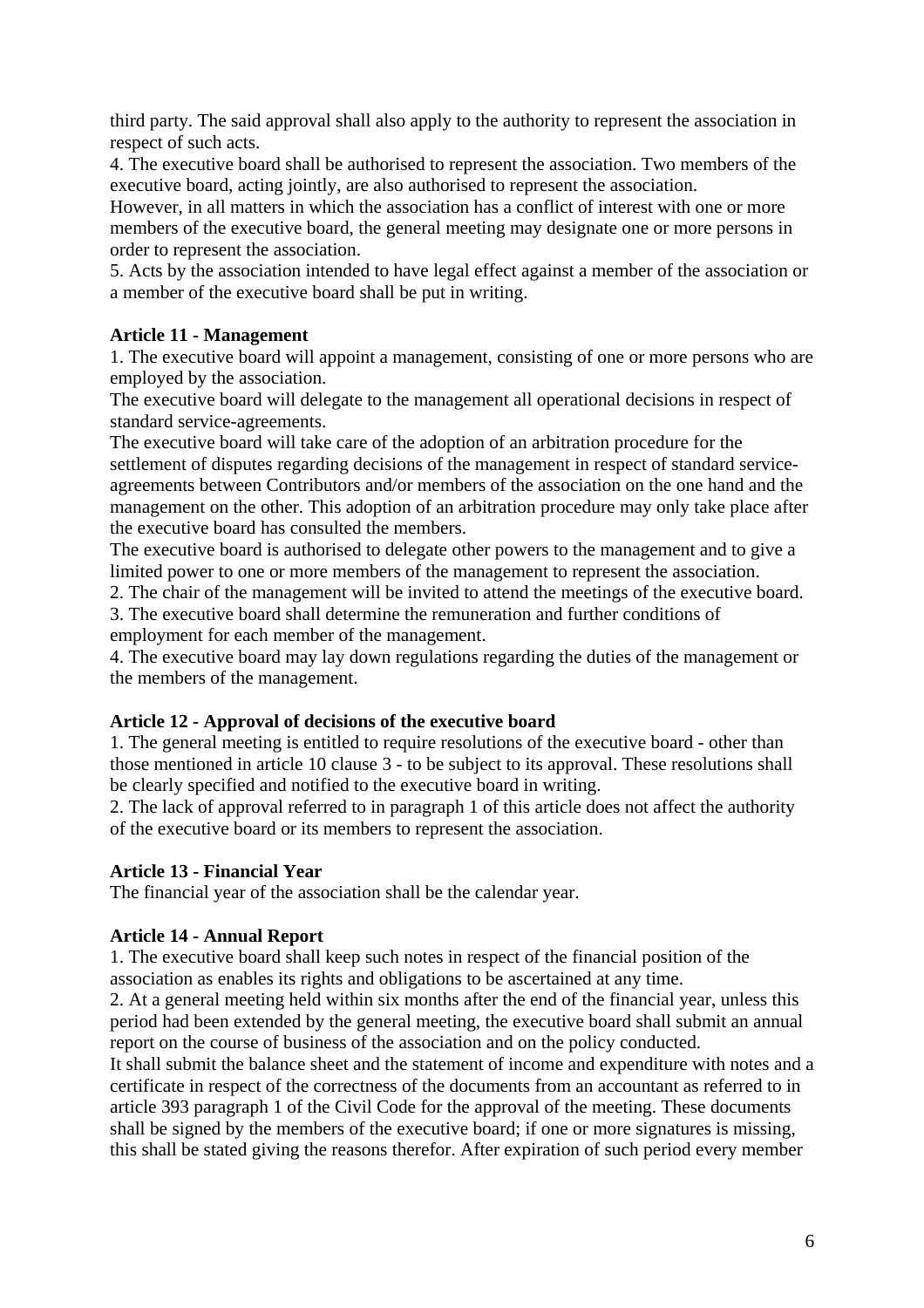of the association may commence proceedings against all the members of the executive board for the enforcement of these obligations.

3. The executive board shall keep the records referred to in the previous clauses of this article for ten years.

# **Article 15 - General Meeting**

1. All powers of the association not conferred in other constituent bodies by law or by these articles shall be vested in the general meeting.

2. A general meeting shall be held annually not later than six months after the end of the financial year (the annual meeting). If the general meeting pursuant to Article 14.2 decides to extend the period in which the executive board shall submit an annual report, the annual meeting shall be held no later than the day at which the period of extension expires.

3. The executive board shall send the convocation for a general meeting, including the agenda containing the subjects for the general meeting and the verbatim text of the proposed resolutions, to the members at least four weeks before the meeting.

On the written application of members entitled to cast not less than two percent (2%) of the votes other points for discussion will be added to the agenda. Such an application,

accompanied by the verbatim text of the resolutions proposed by the said members shall have to be sent to the executive board at least two weeks before the meeting.

The executive board shall send the verbatim text of the resolutions proposed by the said members immediately to all members of the association.

The general meeting may only resolve with respect to resolutions concerning subjects for which the verbatim text of the related resolutions has been sent to the members in accordance with the above.

4. The agenda for the annual meeting shall contain the following points:

- a. adoption of the annual report on the course of business of the association and on the policy conducted, said adoption constituting discharge of the executive board with regard to its actions as laid down in the annual report;
- b. filling of any vacancies in the executive board.

5. The following points shall be on the agenda of the annual meeting or on the agenda of another general meeting to be held in the same calendar year:

- a discussion of the Activity Plan and budget, upon presentation by the executive board;
- b. adoption of the Charging Scheme, upon proposal of the executive board;
- c. discussion of policy and quality of services (to be) rendered by the association.

6. If applicable, the agenda for the annual meeting or other general meeting shall also contain the following points:

- a. extension of the period in which the executive board shall submit the annual report (as meant in Article 14.2), also constituting extension of the period in which the annual meeting - in which the annual report shall be presented - shall be held;
- b. filling of any vacancies in the executive board;
- c. upon proposal by the executive board: adoption of amendments to the standard service-agreement;
- d. other proposals of the executive board or members of the association put forward for discussion and announced at the convocation of the meeting.

7. Extraordinary general meetings shall be held as often as the executive board deems necessary.

8. On the written application of a number of members entitled to cast not less than one-tenth of the votes in a general meeting, the executive board shall convene a general meeting within a period of not less than four weeks. If the application has not been complied with within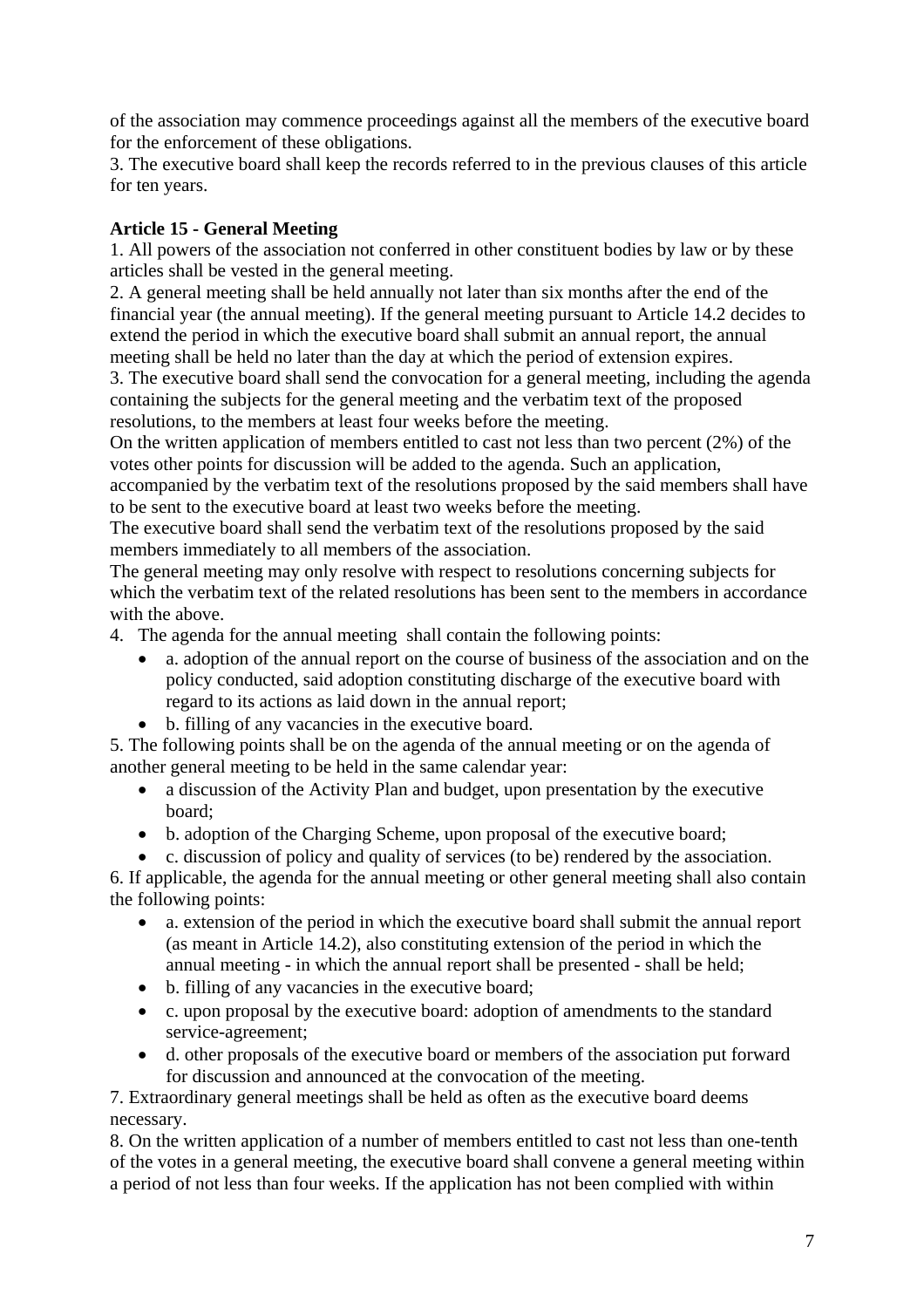fourteen days, the applicants may then proceed to convene the meeting themselves in the manner in which the general meeting is convened by the executive board.

## **Article 16 - Attendance of general meetings. Voting rights**

1. Members should inform the executive board ultimately two weeks before the meeting if they wish to attend the meeting. If a member is to be represented at such a meeting he shall have to state the name of the said representative(s) within the said period in writing, and specify which representative, if more than one will be attending, will exercise the member's voting rights. An employee of the association cannot be a representative as referred to above. 2. Each member of the association, if not suspended, who has fulfilled its obligation under paragraph 1 and each member of the executive board, whether or not member of the association, shall be entitled to attend the general meeting.

The chair of the general meeting shall decide on the admittance of other persons.

3. Candidate-members shall not have voting rights. Each other member of the association, if not suspended, shall have one vote.

A member of the executive board who is not a member of the association or a representative of a member of the association shall have the right to advise the general meeting.

4. The right to exercise voting rights in a general meeting is limited to natural persons, who are members of the association, and to proxies of one or more members of the association, who have informed the executive board in accordance with paragraph 1.

A proxy may not cast more than two percent (2%) of the total number of possible votes of all members of the association whether or not present or represented at the meeting.

5. A legal persona-member can, exercising solely or jointly with a subsidiary and/or a legal persona of which the legal persona-member is a subsidiary and/or all other subsidiaries of the said legal persona, cast no more than two percent (2%) of the total number of possible votes of all members of the association whether or not present or represented at the meeting.

## **Article 17 - Votes**

1. Except where otherwise stipulated by these articles of association or by law all resolutions shall be adopted by a simple majority of the votes cast (i.e. greater than 50 percent of the votes cast).

2. The chair's decision at the meeting on the result of a vote shall be final and binding. The same shall apply to the contents of an adopted resolution insofar as the same arises out of an unwritten proposal.

3. If, however, the correctness of that decision is challenged immediately after its pronouncement, a new vote shall be taken if so desired by the majority at the meeting or, if the original vote was not taken per capita or on a poll, by someone present who was entitled to vote. As a result of such new vote the legal consequences of the original vote shall lapse. 4. If in an election of persons a majority is not obtained, a second free vote shall be taken. If again a majority is not obtained, further votes shall be taken until either one person obtains a majority or the election is between two persons only, both of whom receive an equal number of votes. In the event of such further elections (not including the second free vote), each election shall be between the persons who participated in the preceding election, but with the exclusion of the person who received the smallest number of votes in that preceding election. If in a preceding election more than one person receives the smallest number of votes, it shall be decided by lot which of these persons should not participate in the new election. If votes are equal in an election between two persons, it shall be decided by lot who is elected. 5. If there is a tie of votes for anything other than a vote for the election of persons, the proposal is thus rejected.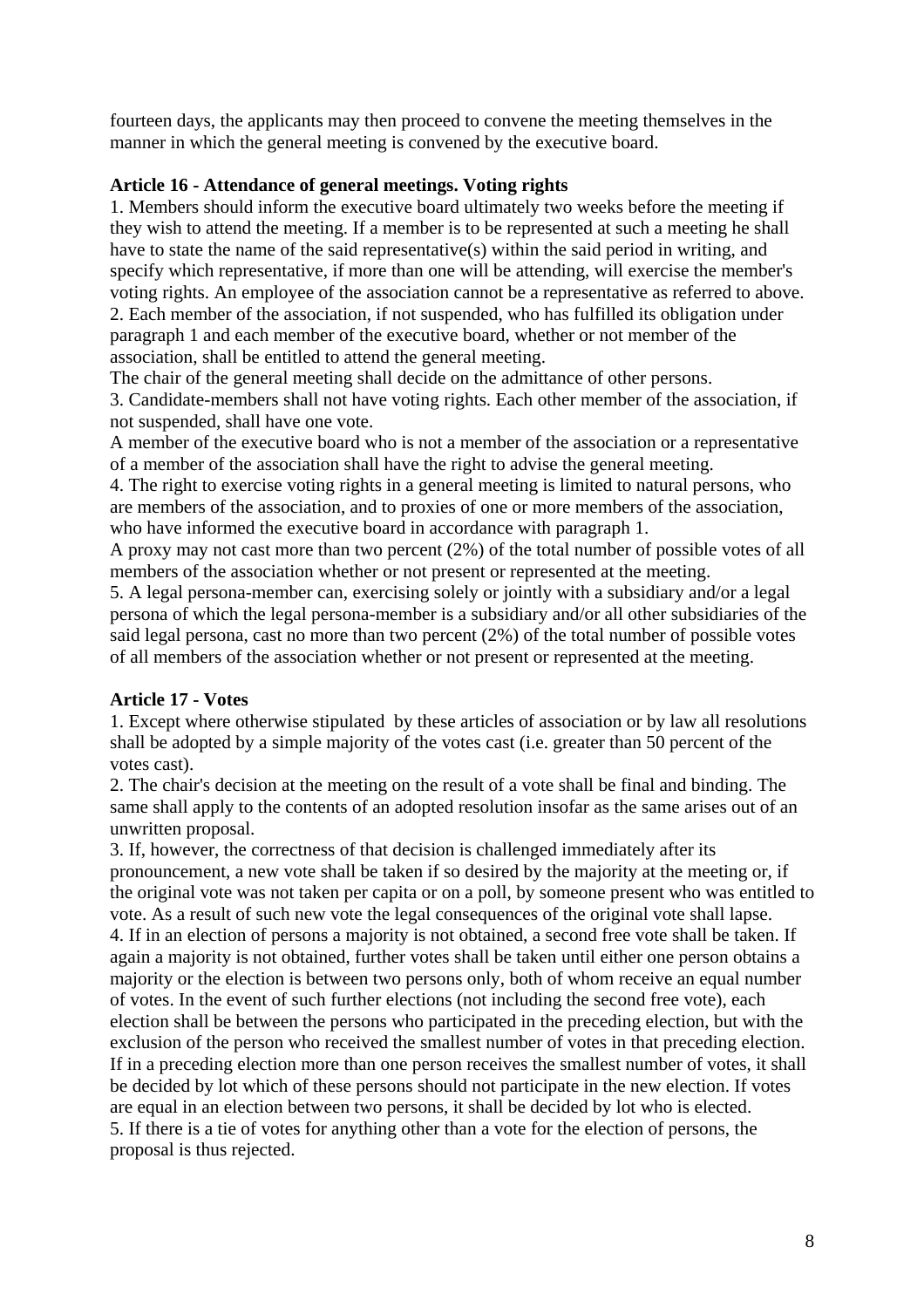6. Votes need not be held in writing. The chair is however entitled to decide a vote by secret ballot. If it concerns an election of persons, a person present at the meeting and entitled to vote can also demand a vote by secret ballot. Voting by secret ballot shall take place by means of secret, unsigned ballot papers.

7. Abstentions and invalid votes shall not be counted.

8. Decision making by acclamation shall be possible if none of the persons present and entitled to vote objects.

# **Article 18 - Convocation of general meetings**

General meetings shall be convoked by the executive board by letter mailed to the addresses as shown in the register of members. Convocation may take place in another form of writing.

# **Article 19 - Chair. Minutes**

1. The general meetings shall be presided over by the chair of the executive board; in the event that the latter is absent, the longest serving member of the executive board, present at the meeting, shall act as chair.

2. If the chair has not been appointed in accordance with paragraph 1, the meeting shall itself choose a chair. Until that moment the oldest natural person present at the meeting, who is member of the association or representative of a member of the association, shall act as chair. 3. The executive board keeps a record of the resolutions made. If the executive board is not present at a meeting, the chair of the meeting shall provide the executive board with a transcript of the resolutions made as soon as possible after the meeting. The records shall be deposited at the offices of the association for inspection by the members. Upon request, each of them shall be provided with a copy or an extract of such record at not more than the actual costs.

4. As long as all members of the association are present or represented at a general meeting, valid resolutions can be adopted on all subjects brought up for discussion, even if the formalities prescribed by law or by the articles of association for the convocation and holding of meetings have not been complied with, provided such resolutions are adopted unanimously.

# **Article 20 - Resolutions outside of meetings**

1. A unanimous resolution in writing of all members, even if not present at a meeting, shall have the same force as a resolution of the general meeting, provided it was passed with the advance knowledge of the executive board and with due regard to the regulations, laid down by the voting committee and furthermore with a unanimous vote of all members of the association.

2. The executive board shall keep a record of the resolutions thus made. Article 19 paragraph 3 shall apply accordingly.

3. The general meeting shall appoint a voting committee, which committee shall regulate the use of electronic communication for the exercise of the association rights.

# **Article 21 - Amendment of the articles of association and dissolution**

1. No amendment of the articles of association may be made other than by a resolution of a general meeting, convened by a notice stating that an amendment of the articles of association will be proposed thereat. The above will accordingly apply to a resolution to dissolve the association.

2. A copy of the proposal, stating the proposed amendment verbatim, must be deposited for inspection by the members - at a location suitable for that purpose - by the persons who convene the general meeting at which a proposal to amend the articles of association is to be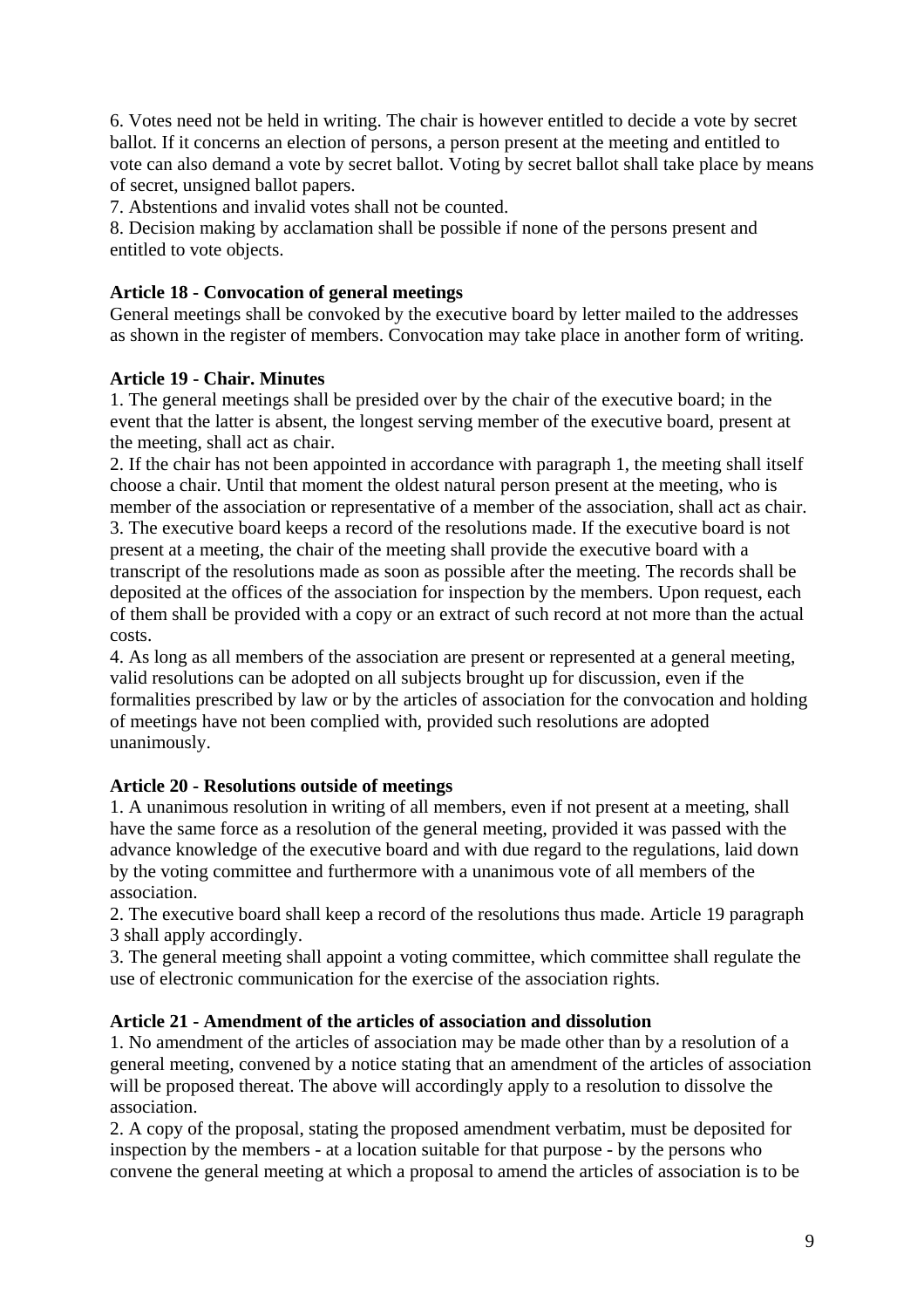dealt with, at least four weeks before the meeting until after the end of the day on which the meeting is held. Furthermore, said copy will be sent to all members in writing together with the notice as referred to in paragraph 1.

3. A resolution to amend the articles of association or to dissolve the association shall require a majority of at least two thirds of the votes cast.

4. The amendment of the articles of association shall take effect only upon the execution of a notarial deed of amendment. Each member of the executive board is empowered to have the deed executed.

## **Article 22 - Liquidation**

The liquidation of the association shall be subject to the provisions of the law, especially Title 1, Book 2 of the Civil Code.

## **Article 23 - Definition of "in writing"**

In these articles of association the expression "in writing" shall include any message transmitted by current means of communication and received in writing, as well as electronic communication.

## **Transitory provision**

The members of the executive board at the date of execution of this deed shall remain in position until the end of the annual meeting to be held in the year in which the term for which they were appointed expires.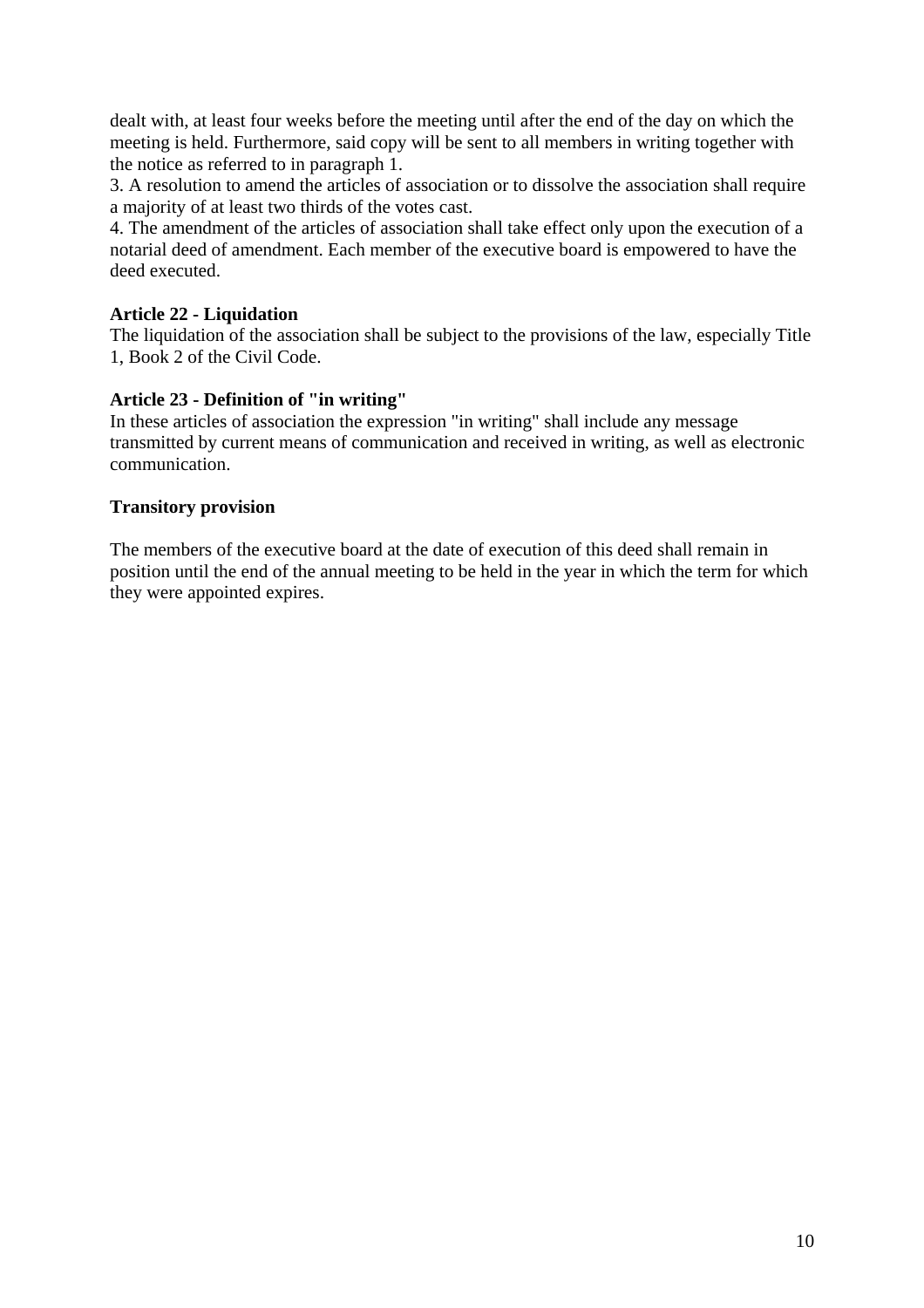RIPE NCC Akte van Oprichting

# **Artikel 1 - Naam en zetel**

1. De naam van de vereniging is: Reseaux IP Europeens Network Coordination Centre (RIPE NCC). De vereniging kan bij afkorting ook worden aangeduid als RIPE NCC. 2. Zij is gevestigd te Amsterdam.

# **Artikel 2 - Doel**

Het doel van de vereniging is het verrichten van de navolgende werkzaamheden:

- Registratie Activiteiten, welke zijn verbonden met de rol van de vereniging als Regionaal Internet Register voor Europa en omliggende gebieden;
- Coördinatie Activiteiten, waaronder begrepen de ondersteuning van een samenhangende werking van het Internet in het Europese gebied;
- Administratieve Activiteiten, waaronder zowel zijn begrepen alle reguliere rapportages en administratieve ondersteuning als overige algemene administratieve werkzaamheden;
- Nieuwe Activiteiten, waaronder begrepen alle werkzaamheden welke nodig zijn om te reageren op de snel veranderende wereld van Internet,

en al hetgeen daarmee verband houdt of daaraan bevorderlijk kan zijn, alles in de ruimste zin van het woord.

De vereniging heeft niet als doel het maken van winst.

# **Artikel 3 - Leden, Kandidaat-leden**

1. Rechtspersonen en natuurlijke personen, die partij zijn bij een standaard serviceovereenkomst met de vereniging, hierna ook aangeduid als "contribuanten" zijn lid van de vereniging, tenzij:

- a. indien het een rechtspersoon betreft het lidmaatschap niet mogelijk is vanwege wettelijke of statutaire beperkingen;
- b. indien het een natuurlijke persoon betreft de betreffende persoon werknemer is van de vereniging.

Gedurende de eerste zes (6) maanden nadat de betreffende rechtspersoon of natuurlijke persoon partij is geworden bij een standaard service-overeenkomst is de betreffende contribuant kandidaat-lid van de vereniging. Het kandidaat-lidmaatschap van de vereniging wordt na bedoelde periode van zes (6) maanden omgezet in een gewoon lidmaatschap, tenzij:

- a. in de betreffende standaard service-overeenkomst een langere periode is overeengekomen; of
- b. het betreffende kandidaat-lid in de voor het kandidaat-lidmaatschap overeengekomen periode naar het oordeel van het bestuur van de vereniging niet of nauwelijks gebruik heeft gemaakt van de services onder de standaard serviceovereenkomst.

Waar in de statuten wordt gesproken van lidmaatschap en leden worden daaronder ook verstaan, tenzij het tegendeel blijkt, kandidaat-lidmaatschap en kandidaat-leden. Kandidaatleden hebben dezelfde rechten en verplichtingen als gewone leden, tenzij het tegendeel blijkt.

# **Artikel 4 - Register**

Het bestuur houdt een register, waarin de namen en adressen van alle leden worden opgenomen, met vermelding van de datum van de aanvang van het lidmaatschap.

# **Artikel 5 - Einde van het lidmaatschap**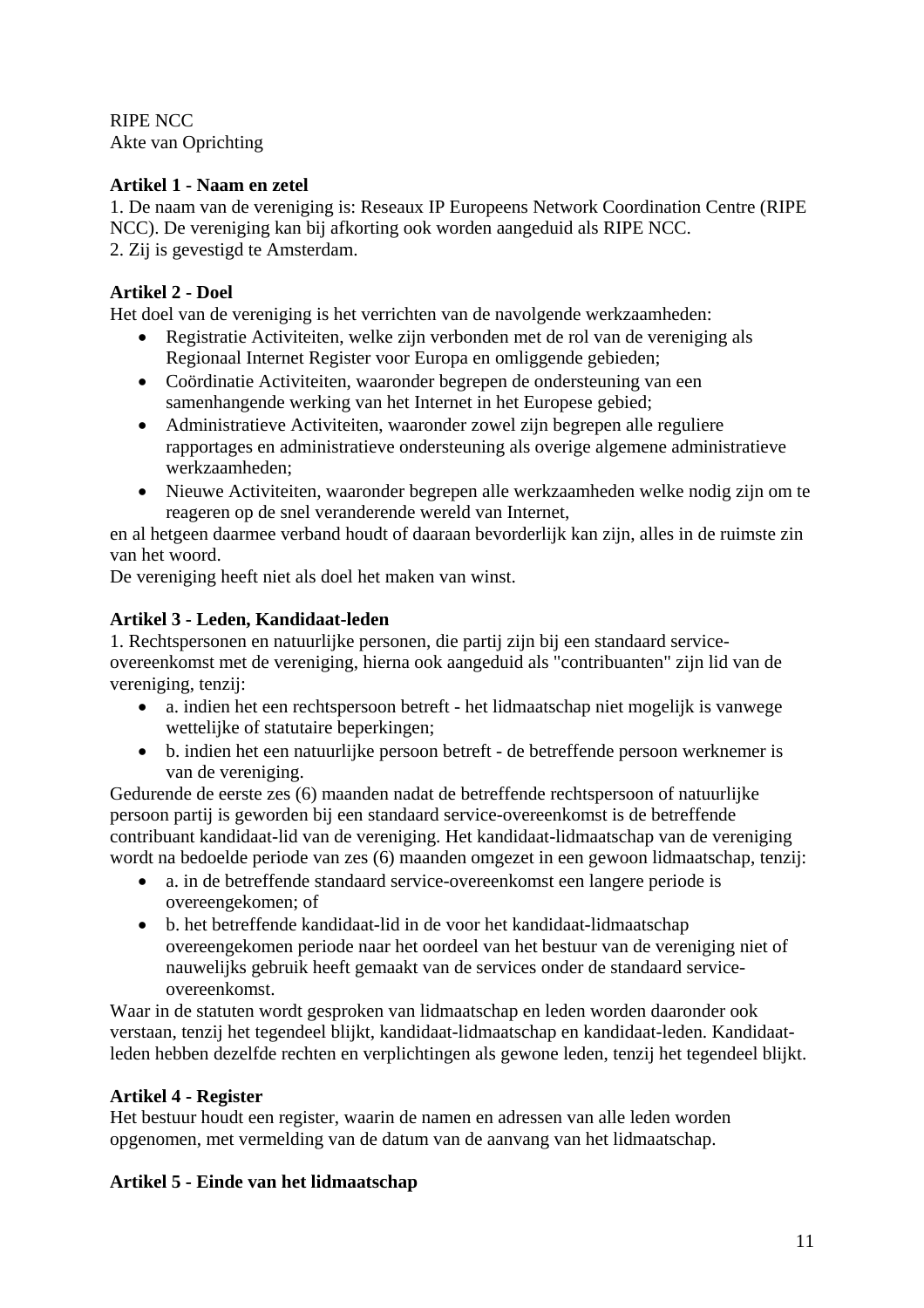1. Het lidmaatschap eindigt:

- a. door de dood van het lid of door ontbinding van een rechtspersoon-lid,
- b. door opzegging door het lid:
- c. door opzegging door de vereniging;
- d. door ontzetting (royement).

2. Opzegging door de vereniging geschiedt in ieder geval:

- a. indien het lid niet langer partij is bij een standaard service-overeenkomst met de vereniging;
- b. wanneer redelijkerwijs niet van de vereniging gevergd kan worden het lidmaatschap te laten voortduren.

Opzegging van het lidmaatschap door de vereniging geschiedt door het bestuur. Opzegging door het bestuur kan geschieden zonder opzegtermijn.

3. Ontzetting (royement) kan alleen worden uitgesproken wanneer een lid in strijd met de statuten, reglementen of besluiten van de vereniging handelt of de vereniging op onredelijke wijze benadeelt. Ontzetting uit het lidmaatschap geschiedt door het bestuur met inachtneming van de betreffende wettelijke bepalingen.

4. Opzegging van het lidmaatschap door een lid kan slechts geschieden met inachtneming van een opzegtermijn van drie maanden.

5. Een opzegging in strijd met het in het voorgaande lid bepaalde doet het lidmaatschap eindigen op het vroegst toegestane tijdstip volgende op dat waartegen werd opgezegd.

6. Een lid kan voorts zijn lidmaatschap met onmiddellijke ingang opzeggen binnen een maand nadat een besluit waarbij zijn rechten zijn beperkt of waarbij zijn verplichtingen zijn verzwaard, hem is bekend geworden of medegedeeld; het besluit is alsdan niet op hem van toepassing. Echter leden hebben dit recht tot opzegging niet indien rechten of verplichtingen van financiële aard door dit besluit zijn gewijzigd.

7. Wanneer een lidmaatschap in de loop van een verenigingsjaar eindigt, blijft niettemin de jaarlijkse bijdrage voor het gehele jaar verschuldigd.

# **Artikel 6 - Jaarlijkse bijdragen. Verplichtingen**

1. De leden zijn gehouden tot het betalen van een jaarlijkse bijdrage, welke is gebaseerd op een Bijdrage Regeling (" charging Scheme "), welke wordt vastgesteld door de algemene vergadering op voordracht van het bestuur. Een door de algemene vergadering vastgestelde Bijdrage Regeling blijft gelden totdat een nieuwe Bijdrage Regeling is vastgesteld. 2. Het bestuur kan verplichtingen aan het lidmaatschap verbinden, mits deze verplichtingen kunnen bijdragen aan de verwezenlijking van het doel van de vereniging.

# **Artikel 7 - Bestuur**

1. Het bestuur van de vereniging bestaat uit ten minste drie en ten hoogste vijf natuurlijke personen. Zij hebben op persoonlijke titel zitting in het bestuur en behoeven geen lid van de vereniging te zijn. Een werknemer van de vereniging kan niet tot bestuurslid benoemd worden.

2. De bestuursleden worden door de algemene vergadering benoemd uit een voordracht op te maken door de leden. Een voordracht tot benoeming van een bestuurslid dient schriftelijk te worden ondersteund door tenminste vijf leden. Indien drie weken voor de algemene vergadering waarin de benoeming van een of meer bestuursleden zal plaatsvinden het aantal op deze wijze voorgedragen kandidaten niet groter is dan het aantal vacatures, is het bestuur verplicht een of meer kandidaten voor benoeming voor te dragen zo dat het totaal aantal voorgedragen kandidaten groter is dan het aantal in de vergadering te benoemen bestuursleden.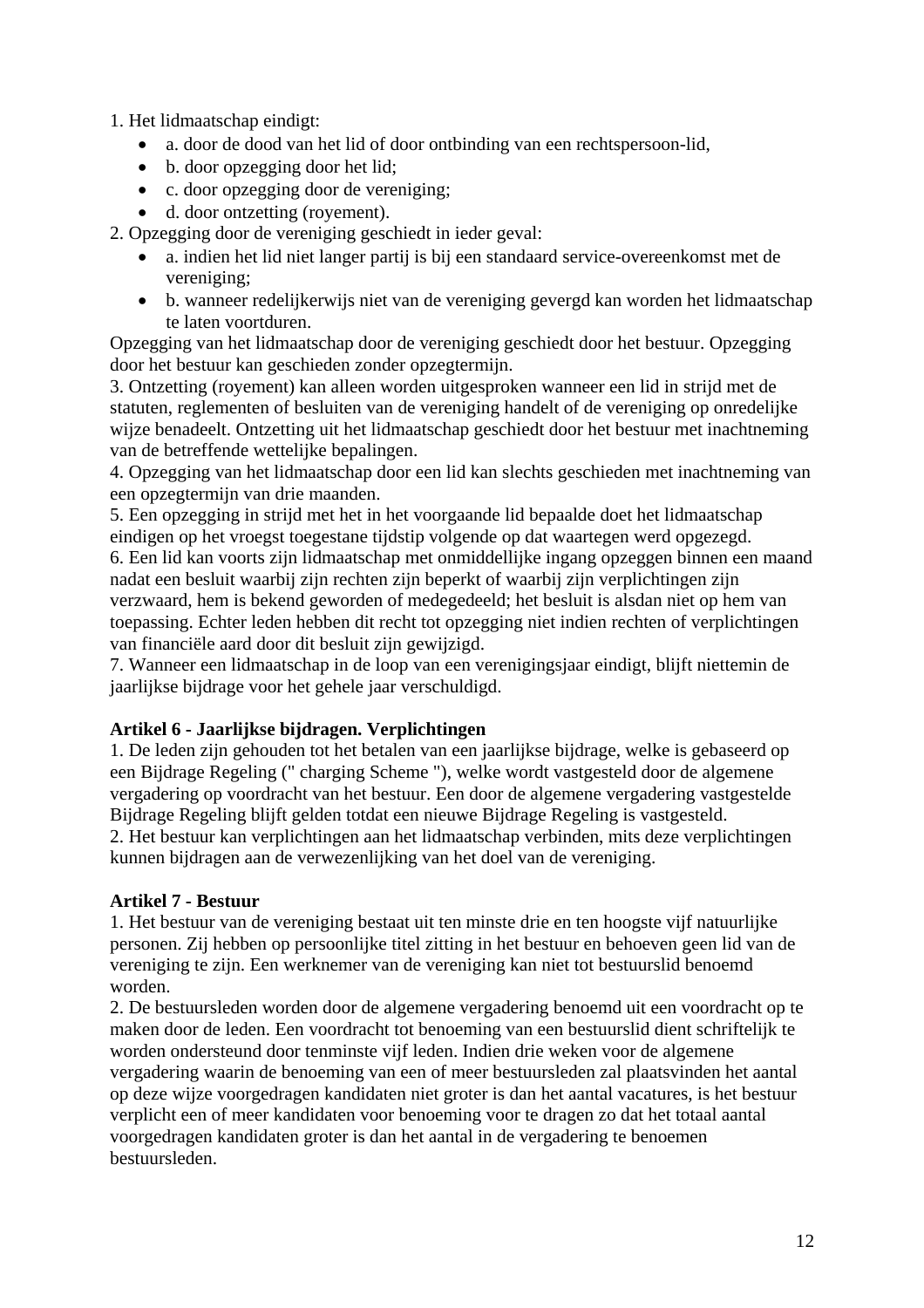3. De algemene vergadering is vrij in de benoeming indien niet binnen drie maanden na het ontstaan van de vacature door de leden respectievelijk het bestuur een voordracht is opgemaakt.

4. Het bestuur kan besluiten tot benoeming van personen tot adviseur van het bestuur. Een adviseur van het bestuur wordt benoemd voor een periode van zes maanden, welke periode twee keer kan worden verlengd, derhalve tot een maximale periode van achttien maanden. Een adviseur van het bestuur kan alle vergaderingen van het bestuur bijwonen. Hij zal het bestuur kunnen adviseren omtrent alle onderwerpen. Een adviseur van het bestuur is geen bestuurslid en heeft derhalve geen stemrecht in vergaderingen van het bestuur.

## **Artikel 8 - Einde bestuurslidmaatschap, schorsing en ontslag**

1. Elk bestuurslid, ook wanneer hij voor een bepaalde tijd werd benoemd, kan te allen tijde door de algemene vergadering worden geschorst of ontslagen. Een besluit tot schorsing of ontslag van een bestuurslid behoeft ten minste twee derde van de uitgebrachte stemmen.

2. Een schorsing kan een of meer malen worden verlengd doch in totaal niet langer duren dan drie maanden. Is na verloop van die tijd geen beslissing genomen omtrent de opheffing van de schorsing of over het ontslag dan eindigt de schorsing.

3. Het bestuurslidmaatschap gaat in aan het einde van de algemene vergadering waarop de benoeming heeft plaatsgevonden en eindigt automatisch aan het einde van de jaarvergadering in het derde kalenderjaar na het jaar waarin het bestuurslid is benoemd. Een bestuurslid is terstond herbenoembaar

4. Indien een bestuurslid wordt benoemd in een tussentijdse vacature, eindigt het bestuurslidmaatschap in afwijking van het bepaalde in lid 3 automatisch aan het einde van de jaarvergadering in het derde kalenderjaar na het jaar waarin zijn/haar voorganger is benoemd. 5. Indien een bestuurslid wordt benoemd in een vacature die voorafgaand aan de benoeming niet is ingevuld, eindigt het bestuurslidmaatschap in afwijking van het bepaalde in lid 3 automatisch aan het einde van de jaarvergadering in het kalenderjaar zoals bepaald door het bestuur in overeenstemming met een door het bestuur op te stellen rooster van benoeming en beeindiging.

6. Het bestuurslidmaatschap eindigt voorts door opzegging door het bestuurslid en voorts indien het bestuurslid niet langer voldoet aan de vereisten voor het bestuurslidmaatschap.

## **Artikel 9 - Bestuur. Algemeen**

1. Het bestuur wijst uit zijn midden een voorzitter, een secretaris en een penningmeester aan. 2. Van het verhandelde in elke vergadering van het bestuur worden door de secretaris notulen gehouden. De notulen worden verzonden naar de bestuursleden en door hen vastgesteld zo spoedig mogelijk na de vergadering. Vaststelling kan geschieden door middel van schriftelijke correspondentie.

Binnen twee weken na vaststelling worden de notulen van een vergadering van het bestuur gezonden aan de leden van de vereniging.

## **Artikel 10 - Taak van het bestuur. Vertegenwoordiging**

1. Behoudens beperkingen volgens de statuten is het bestuur belast met het besturen van de vereniging, waaronder, maar niet beperkt tot, de vaststelling en, zonodig, wijziging van de begroting en het Activiteitenplan.

Het bestuur kan, naar eigen inzicht, de leden van de vereniging raadplegen over door het bestuur voorgenomen besluiten. De wijze waarop deze raadpleging zal geschieden zal bij reglement worden vastgesteld door de stemcommissie als bedoeld in artikel 20.

2. Het bestuur blijft bevoegd zolang het bestuur bestaat uit ten minste twee leden. Indien het aantal bestuursleden daalt tot beneden drie, is het bestuur verplicht zo spoedig mogelijk een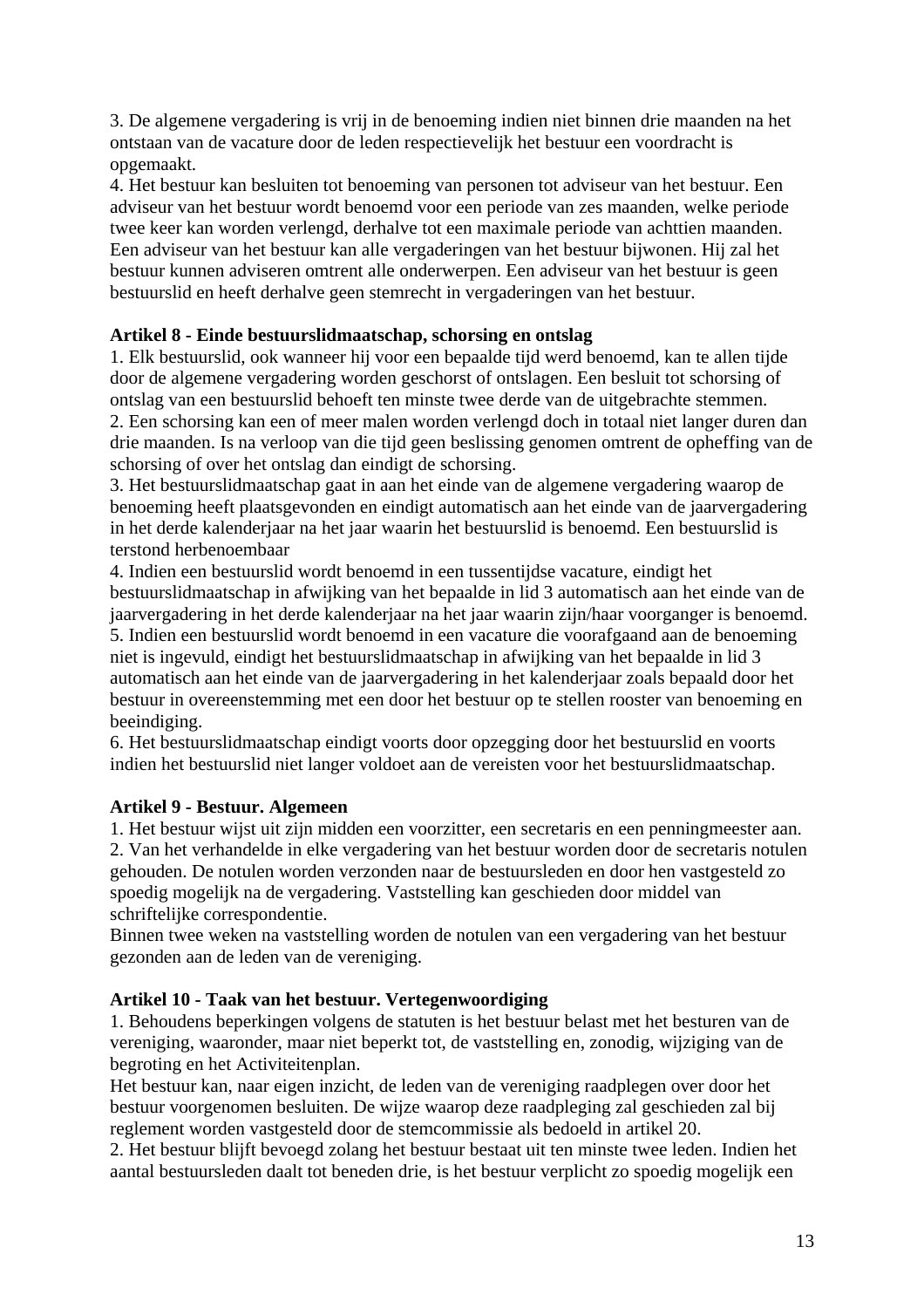algemene vergadering bijeen te roepen waarin een of meer nieuwe bestuursleden kunnen worden benoemd.

3. Het bestuur is na verkregen goedkeuring van de algemene vergadering, bevoegd tot het sluiten van overeenkomsten tot het kopen, vervreemden of bezwaren van registergoederen en tot het sluiten van overeenkomsten waarbij de vereniging zich als borg of hoofdelijk medeschuldenaar verbindt, zich voor een derde sterk maakt of zich tot zekerheidstelling voor een schuld van een derde verbindt. De bedoelde goedkeuring geldt mede voor de bevoegdheid tot vertegenwoordiging van de vereniging ter zake van deze handelingen.

4. De vereniging wordt vertegenwoordigd door het bestuur. De bevoegdheid tot vertegenwoordiging komt mede toe aan twee gezamenlijk handelende bestuursleden. De algemene vergadering kan een of meer personen aanwijzen teneinde de vereniging te vertegenwoordigen in alle gevallen waarin de vereniging een tegenstrijdig belang heeft met een of meer bestuurders.

5. Rechtshandelingen van de vereniging jegens een lid van de vereniging of een bestuurslid worden schriftelijk vastgelegd.

## **Artikel 11 - Directie**

1. Het bestuur zal een directie benoemen, bestaande uit een of meer personen die in dienstbetrekking zijn bij de vereniging.

Het bestuur zal aan de directie overdragen alle operationele beslissingen in het kader van de standaard service-overeenkomsten. Het bestuur draagt zorg voor de vaststelling van een arbitrage procedure voor de beslechting van geschillen tussen contribuanten en/of leden enerzijds en de directie anderzijds omtrent operationele beslissingen van de directie in het kader van de standaard service-overeenkomsten. De vaststelling van een arbitrage procedure kan slechts geschieden nadat het bestuur de leden daarover heeft geraadpleegd.

Het bestuur kan andere bevoegdheden overdragen aan de directie; voorts kan het bestuur een gelimiteerde volmacht verlenen aan een of meer directeuren om de vereniging te vertegenwoordigen.

2. De voorzitter van de directie wordt uitgenodigd tot het bijwonen van de bestuursvergaderingen.

3. De bezoldiging en de verdere arbeidsvoorwaarden van iedere directeur worden vastgesteld door het bestuur.

4. Het bestuur kan bij reglement de taken van de directie of van de afzonderlijke directieleden vastleggen.

## **Artikel 12 - Goedkeuring van besluiten van het bestuur**

1. De algemene vergadering is bevoegd andere besluiten van het bestuur dan die welke zijn genoemd in artikel 10 lid 3 aan haar goedkeuring te onderwerpen. Deze besluiten dienen duidelijk omschreven te worden en schriftelijk aan het bestuur medegedeeld te worden. 2. Het ontbreken van een goedkeuring als bedoeld in lid 1 van dit artikel tast de vertegenwoordigingsbevoegdheid van het bestuur of de bestuursleden niet aan.

## **Artikel 13 - Boekjaar**

Het boekjaar van de vereniging (het verenigingsjaar) valt samen met het kalenderjaar.

#### **Artikel 14 - Jaarrekening**

1. Het bestuur is verplicht tot het houden van zodanige aantekeningen omtrent de vermogenstoestand van de vereniging, dat daaruit te allen tijde de rechten en verplichtingen van de vereniging kunnen worden gekend.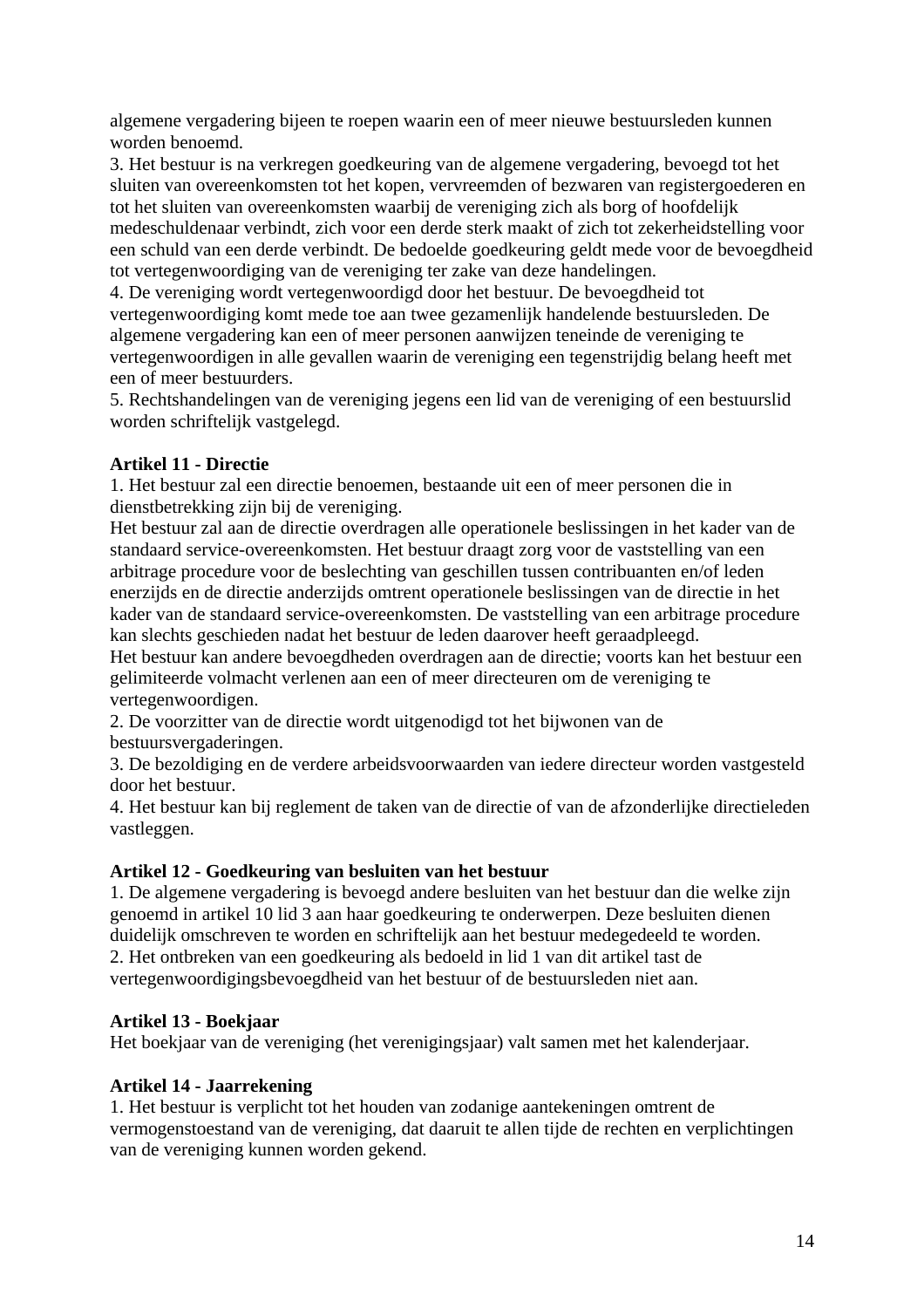2. Het bestuur brengt op een algemene vergadering binnen zes maanden na afloop van het boekjaar behoudens verlenging van deze termijn door de algemene vergadering, een jaarverslag uit over de gang van zaken in de vereniging en over het gevoerde beleid. Het legt de balans en de staat van baten en lasten met een toelichting en met een verklaring daarover van een accountant als bedoeld in artikel 393 lid 1 Boek 2 van het Burgerlijk Wetboek omtrent de getrouwheid van de stukken ter goedkeuring aan de vergadering over. Deze stukken worden ondertekend door de bestuurders; ontbreekt de ondertekening van een of meer hunner, dan wordt daarvan onder opgave van redenen melding gemaakt. Na verloop van de termijn kan ieder lid van de gezamenlijke bestuurders in rechte vorderen dat zij deze verplichtingen nakomen.

3. Het bestuur is verplicht de hiervoor bedoelde boeken, bescheiden en andere gegevensdragers tien jaren te bewaren.

## **Artikel 15 - Algemene vergadering**

1. Aan de algemene vergadering komen in de vereniging alle bevoegdheden toe die niet door de wet of de statuten aan andere organen van de vereniging zijn opgedragen. 2 Jaarlijks, binnen zes maanden na afloop van het verenigingsjaar, wordt een algemene vergadering - de jaarvergadering - gehouden. Indien de algemene vergadering ingevolge artikel 14 lid 2 besluit tot het uitstellen van de termijn waarin het bestuur het jaarverslag uitbrengt, wordt de jaarvergadering uiterlijk gehouden op de dag waarop deze termijn afloopt. 3. De oproeping voor een algemene vergadering en de agenda bevattende de onderwerpen voor de vergadering en de woordelijke tekst van de voorgestelde besluiten dienen ten minste vier weken voor de vergadering door het bestuur te worden verzonden naar de leden. Op schriftelijk verzoek van leden die gezamenlijk bevoegd zijn tot het uitbrengen van ten minste twee procent (2%) van de stemmen, zullen andere onderwerpen worden toegevoegd aan de agenda. Een zodanig verzoek dient tezamen met de woordelijke tekst van de door die leden voorgestelde besluiten ten minste twee weken voor de vergadering aan het bestuur te zijn gedaan.

Het bestuur zal de woordelijke tekst van de door die leden voorgestelde besluiten direct doorzenden aan alle leden. In een algemene vergadering kunnen slechts besluiten worden genomen omtrent onderwerpen terzake waarvan de woordelijke tekst van het daarmee verband houdende voorgestelde besluit aan de leden is verzonden op de hiervoor aangegeven wijze.

4. De agenda voor de jaarvergadering bevat de volgende onderwerpen:

- a. vaststelling van het jaarverslag over de gang van zaken in de vereniging en over het gevoerde beleid, tevens houdende décharge van het bestuur ten aanzien van zijn handelingen zoals deze blijken uit het jaarverslag;
- b. de voorziening van eventuele vacatures in het bestuur.

5. De volgende onderwerpen worden op de agenda van de jaarvergadering geplaatst of op de agenda van een andere in het betreffende kalenderjaar te houden algemene vergadering:

- a. presentatie door het bestuur en bespreking van het Activiteiten Plan (Activity Plan) en de begroting;
- b. vaststelling van de Bijdrage regeling ( Charging Scheme ), op voorstel van het bestuur;
- c. bespreking van het beleid en de kwaliteit van de diensten welke (zullen) worden verleend door de vereniging.

6. Voorzover van toepassing, zal de agenda voor de jaarvergadering of andere algemene vergadering tevens de volgende onderwerpen bevatten: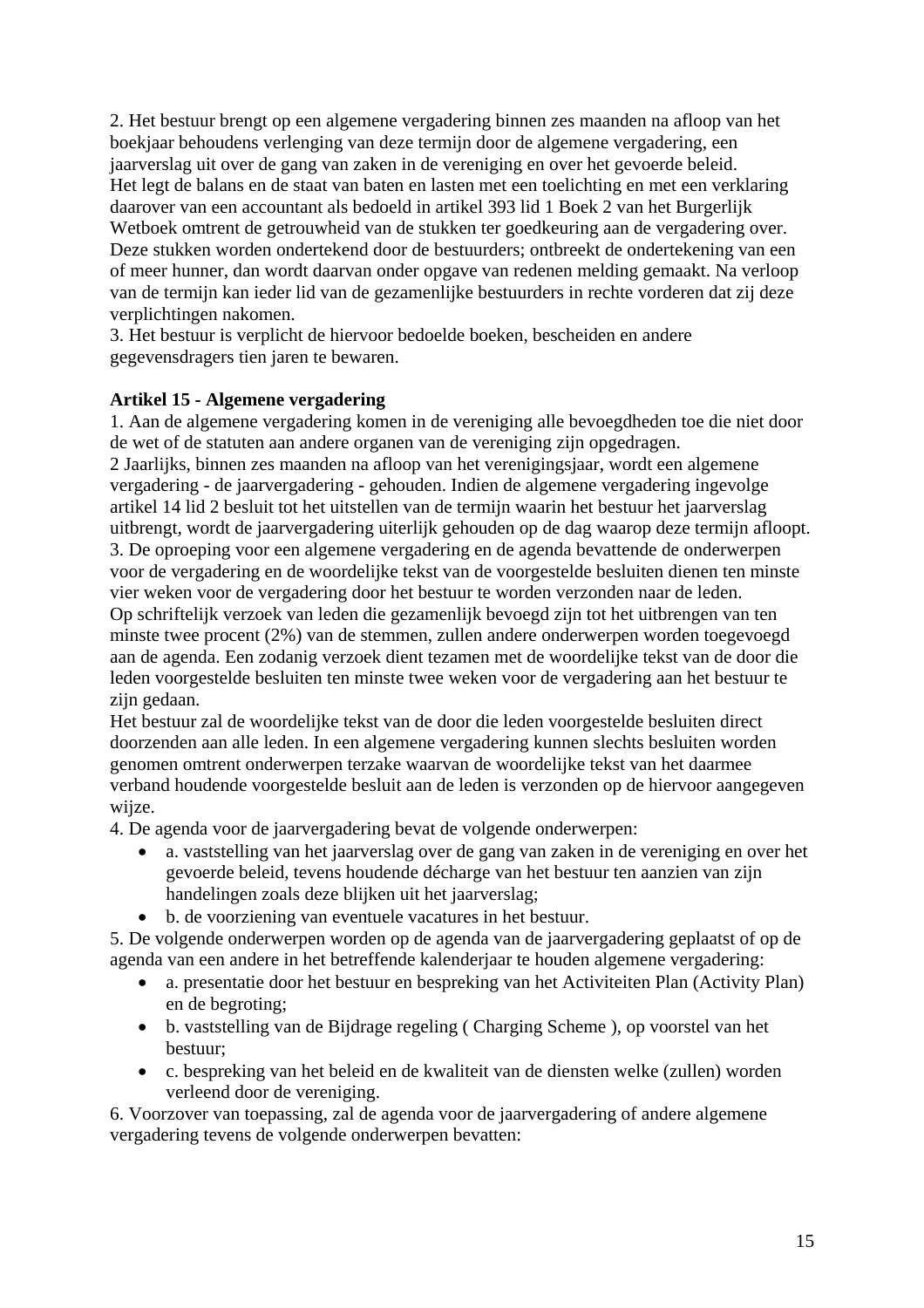- a. verlenging van de termijn waarin het bestuur het jaarverslag uitbrengt (als bedoeld in artikel 14 lid 2), tevens houdende verlenging van de termijn voor het houden van de jaarvergadering waarop dat jaarverslag zal worden uitgebracht;
- b. de voorziening van eventuele vacatures in het bestuur;
- c. op voorstel van het bestuur: goedkeuring van wijzigingen in de standaard serviceovereenkomst;
- d. andere voorstellen van het bestuur of van de leden, aangekondigd bij de oproeping tot de vergadering.

7. Buitengewone algemene vergaderingen worden gehouden zo dikwijls het bestuur zulks wenselijk oordeelt.

8. Voorts is het bestuur verplicht, op schriftelijk verzoek van een zodanig aantal leden als bevoegd is tot het uitbrengen van een tiende van het aantal stemmen dat in een voltallige algemene vergadering kan worden uitgebracht, tot het bijeenroepen van een algemene vergadering met inachtneming van een oproepingstermijn van niet langer dan vier weken. Indien aan het verzoek niet binnen veertien dagen gehoor wordt gegeven, kunnen de verzoekers zelf tot bijeenroeping overgaan door oproeping overeenkomstig de oproeping door het bestuur.

## **Artikel 16 - Bijwonen van de algemene vergaderingen. Stemrecht**

1. Indien een lid een algemene vergadering wenst bij te wonen of zich op een algemene vergadering wenst te laten vertegenwoordigen, dient hij dit uiterlijk twee weken voor de vergadering aan het bestuur schriftelijk mede te delen. Indien een lid zich ter vergadering laat vertegenwoordigen zal tevens schriftelijk de naam van de vertegenwoordiger(s) binnen die termijn dienen te worden opgegeven met - indien meer vertegenwoordigers de vergadering zullen bijwonen - vermelding van de naam van de vertegenwoordiger die het stemrecht namens het lid zal uitoefenen. Een werknemer van de vereniging kan geen vertegenwoordiger zijn als hiervoor bedoeld.

2. Ieder niet geschorst lid, dat heeft voldaan aan zijn in lid 1 omschreven verplichting en ieder bestuurslid, ongeacht of hij lid is van de vereniging zal gerechtigd zijn tot het bijwonen van de algemene vergadering.

De voorzitter van de vergadering beslist omtrent de toelating van andere personen.

3. Kandidaat-leden hebben geen stemrecht. Ieder ander lid van de vereniging dat niet is geschorst, heeft één stem.

Een bestuurslid, dat niet tevens lid of vertegenwoordiger van een lid is van de vereniging heeft een raadgevende stem.

4. Het recht tot het uitoefenen van stemrecht in een algemene vergadering is beperkt tot natuurlijke personen die lid zijn van de vereniging, of vertegenwoordiger van een of meer leden van de vereniging, die overeenkomstig lid 1 zijn aangemeld.

Een vertegenwoordiger kan niet meer dan twee procent (2%) van het totaal aantal mogelijke stemmen uitbrengen, ongeacht of alle leden ter vergadering aanwezig of vertegenwoordigd zijn.

5. Een rechtspersoon-lid kan al dan niet tezamen met: een dochter-maatschappij en/of met een rechtspersoon waarvan zij dochtermaatschappij is en/of met alle andere dochter-

maatschappijen van die rechtspersoon, niet meer dan twee procent (2%) van het totaal aantal stemmen uitbrengen.

## **Artikel 17 - Stemmen**

1. Voor zover de statuten of de wet niet anders bepalen, worden alle besluiten genomen met volstrekte meerderheid van de uitgebrachte stemmen, dat wil zeggen met meer dan 50% van alle uitgebrachte stemmen.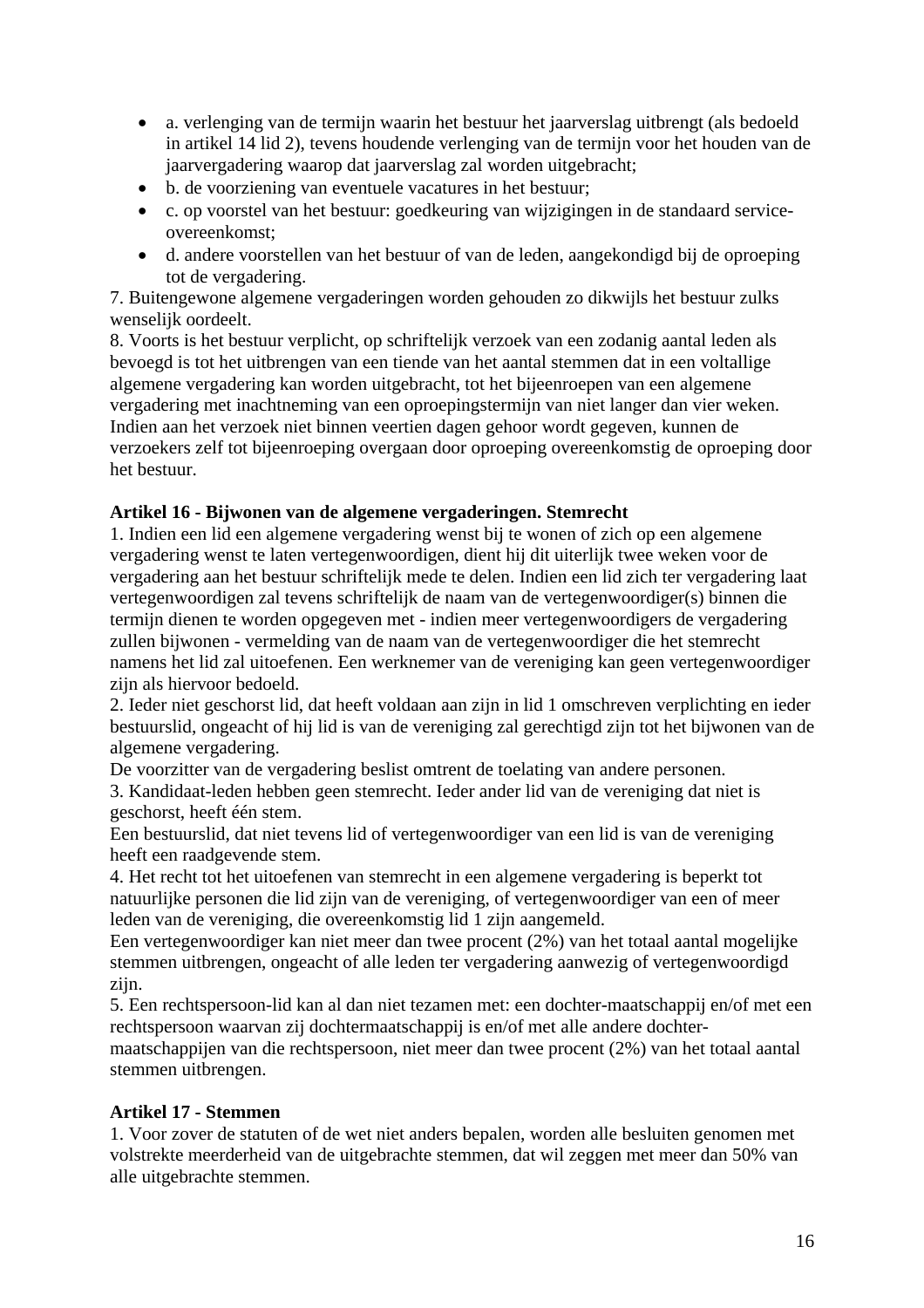2. Het ter algemene vergadering uitgesproken oordeel van de voorzitter dat een besluit is genomen is beslissend Hetzelfde geldt voor de inhoud van een genomen besluit, voor zover werd gestemd over een niet schriftelijk vastgelegd voorstel.

3. Wordt echter onmiddellijk na het uitspreken van een in het voorgaande lid bedoeld oordeel de juistheid ervan betwist, dan vindt een nieuwe stemming plaats wanneer de meerderheid van de vergadering of, indien de oorspronkelijke stemming niet hoofdelijk of schriftelijk geschiedde, een stemgerechtigde dit verlangt. Door de nieuwe stemming vervallen de rechtsgevolgen van de oorspronkelijke stemming.

4. Indien bij verkiezing van personen niemand de volstrekte meerderheid heeft verkregen, heeft een tweede vrije stemming plaats. Heeft alsdan weer niemand de volstrekte meerderheid verkregen, dan vinden herstemmingen plaats totdat hetzij een persoon de volstrekte meerderheid heeft verkregen hetzij tussen twee personen is gestemd en de stemmen staken. Bij gemelde herstemmingen (waaronder niet is begrepen de tweede stemming) wordt telkens gestemd tussen de personen op wie bij de voorafgaande stemming is gestemd, uitgezonderd evenwel de persoon op wie bij die voorafgaande stemming het geringste aantal stemmen werd uitgebracht. Is bij die voorafgaande stemming het geringste aantal op meer dan een persoon uitgebracht dan wordt door loting uitgemaakt op wie van die personen bij de nieuwe stemming geen stemmen meer kunnen worden uitgebracht. Ingeval bij een stemming tussen twee personen de stemmen staken, beslist het lot wie van hen is gekozen.

5. Indien de stemmen staken over andere onderwerpen dan verkiezing van personen dan is het voorstel verworpen.

6. Alle stemmingen kunnen mondeling geschieden. Echter kan de voorzitter bepalen dat de stemmen schriftelijk worden uitgebracht. Indien het betreft een verkiezing van personen kan ook een aanwezige stemgerechtigde verlangen dat de stemmen schriftelijk worden uitgebracht. Schriftelijke stemming geschiedt bij ongetekende, gesloten briefjes.

7. Blanco stemmen en ongeldige stemmen worden geacht niet te zijn uitgebracht.

8. Besluitvorming bij acclamatie is mogelijk, tenzij een stemgerechtigde hoofdelijke stemming verlangt.

## **Artikel 18 - Bijeenroeping algemene vergadering**

De algemene vergaderingen worden door het bestuur bijeengeroepen door middel van brieven aan de adressen volgens het ledenregister. Bijeenroeping kan op andere, schriftelijke, wijze geschieden.

## **Artikel 19 - Voorzitter. Notulen**

1. De algemene vergaderingen worden geleid door de voorzitter van het bestuur; indien laatstgenoemde afwezig is zal het bestuurslid dat het langst in functie is, optreden als voorzitter.

2. Indien niet overeenkomstig het bepaalde in lid 1 een voorzitter is aangewezen, zal de vergadering zelf in het voorzitterschap voorzien. Tot dat ogenblik wordt het voorzitterschap waargenomen door de in leeftijd oudste ter vergadering aanwezige natuurlijke persoon, die lid is van de vereniging of vertegenwoordiger van een lid van de vereniging.

3. Het bestuur houdt van de genomen besluiten aantekening. Indien het bestuur niet ter vergadering aanwezig is, zal de voorzitter van de vergadering het bestuur zo spoedig mogelijk na de vergadering voorzien van een exemplaar van de tekst van de genomen besluiten. De aantekeningen liggen ten kantore van de vereniging ter inzage van de leden. Aan ieder van hen wordt desgevraagd een afschrift of een uittreksel van deze aantekeningen verstrekt tegen ten hoogste de kostprijs.

4. zolang in een algemene vergadering alle leden aanwezig of vertegenwoordigd zijn, kunnen geldige besluiten worden genomen over alle aan de orde komende onder werpen, mits met